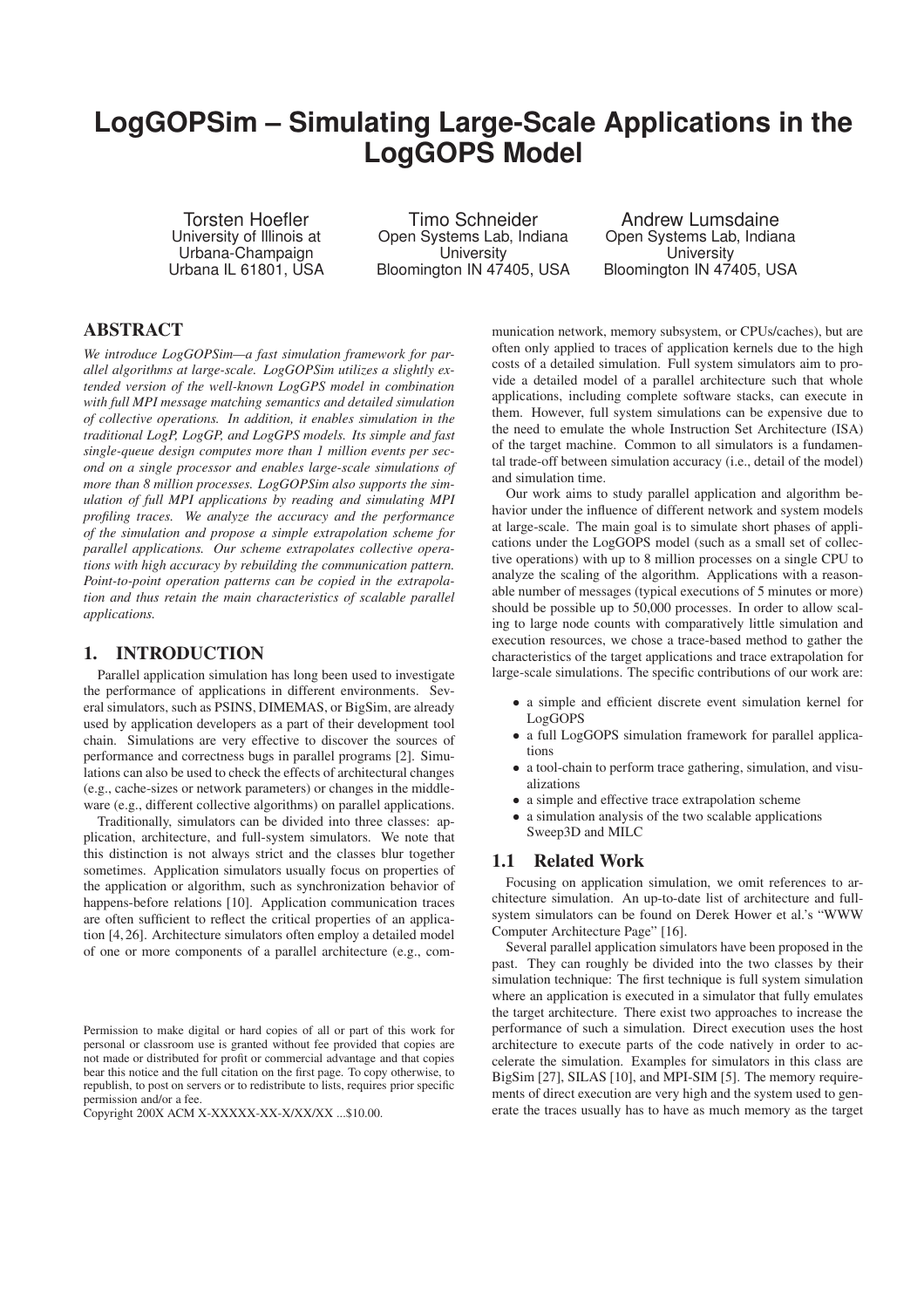system which often makes this approach impossible for large-scale simulations. Adve et al. [1] uses techniques from static analysis to reduce the memory footprint of such simulations. The second class, trace-driven or post mortem simulation, uses traces of the application execution to extract significant properties for the simulation. Traces enable easy scaling of accuracy vs. simulation time by changing the granularity of the information in the trace. Examples are PSINS [26], DIMEMAS [23] and Rugina's and Schauser's simulator [25].

Our work is similar to the latter category with two main differences: (1) the simulator has been tuned for small trace files and fast simulation of large-scale systems and (2) collective operations are replaced by a set of point-to-point algorithms which are optimized to the underlying network, such as an MPI implementation would do. The latter differs significantly from previous approaches in PSINS or DIMEMAS where collective operations are modeled as global synchronization and some analytic model. Our design preserves the fact that not all collective operations are synchronizing (see [22], e.g., MPI\_Bcast() usually does not incur global synchronization) and that the arrival pattern at a collective and the leave pattern depend on the actual collective implementation.

## **1.2 The LogP Model Family**

The original LogP model by Culler et al. [6] models message passing systems with the parameters L, o, g, and P. The model generally assumes that all P processors in a network are connected with bidirectional channels and only fixed-size (small) messages are communicated. The latency parameter L models the maximum latency among any two processors in the system. The parameter o reflects the CPU overhead per message and the parameter g the time between two message injections into the network. Thus, the model considers pipelining in the network and a maximum of L/g packets can be in flight between two endpoints. The LogP model assume a network that is free of contention, that is, the capacity of the network is at least  $P^2 \cdot L/g$ .

The LogGP model by Alexandrov et al. [3] adds an additional parameter G—the cost per byte of messages—to the LogP model. This models the capability of most networks to transmit large messages relatively fast (fragmentation and reassembly in hardware). Thus, a cost-per-byte metric (G) is more accurate then modeling multiple small messages (limited by g) in LogP.

The LogGPS model by Ino, Fujimoto, and Hagihara [17] adds sender synchronization to the model. Message passing of large messages is often performed by sending small control messages to the receiver to check if enough buffering is available. This so called *rendezvous protocol* causes the sender to be synchronized with the receiver, that is, the message cannot be sent before the receiver is ready to receive it. The new parameter S determines the message-size threshold for synchronizing sends.

Other LogP extensions, such as pLogP [18], LogPC [21], and LogfP [12] are not included in this work, but might be considered in future work.

## **1.3 The LogGOPS Model**

The most important advantages of the LogGP model over simple latency-bandwidth models ( $T = \alpha + \beta \cdot s$ ) is the ability to model network pipelining and computation/communication overlap accurately. The latter is achieved by distinguishing the CPU and network parts of the overhead, o and g respectively. Simpler models would fold both parameters into one  $(\alpha)$  and one would prohibit the determination of CPU usage of communications. If CPU usage and overlap are not important, LogGP analyses, such as [3], fold the two parameters into one (e.g., by defining  $o < g$ ) and essentially fall back to the simpler model. However, in our simulations, we carefully distinguish both parameters in order to model overlap of communication and computation accurately.

One shortcoming of the LogGPS model is that it models only a constant overhead per message send which is independent of the message size. While this is correct on some architectures (e.g., when performing remote direct memory access (RDMA) with preregistered memory), other architectures incur some cost per byte (e.g., TCP packet processing or memory registration in InfiniBand [11, 20]).

We use the Netgauge tool to investigate the scaling of the CPU (send) overhead with the message size. The highly accurate measurement technique is outlined below and described in detail in [11]. The main problem in network measurements is that, in the general case of non-synchronous clocks, time differences can only be measured on a single node. Thus, we employ a client-server model where the client sends multiple  $(n)$  messages (of varying size s) to a server and receives an acknowledgment from the server. The client waits for a specified time (the delay  $d$ ) between message transmissions. A round-trip time with  $n$  messages and a delay d is called  $RTT_n^d$  in the following. The benchmark ensures that  $d > s \cdot G + q$  and the client takes the time from the first message to the acknowledgment and we can compute  $o$  via (cf. Equation 6) in [11])

$$
o = \frac{RTT_n^d - RTT_1^0}{n-1} - d.
$$

Figure 1 shows the measurement scheme in detail for  $n = 3$ .



**Figure 1:** Measurement of the LogGP Overhead for  $n = 3$ .

Figure 2 shows the measured overheads for four different systems: an InfiniBand cluster (Odin), a Myrinet 2000 cluster (Big Red), a BlueGene/P, and an XT-4 (Jaguar). All machines show an increase of the overhead with growing message sizes. We propose



**Figure 2: Measured overheads for different systems.**

to use a linear function  $(f(s) = a \cdot s + b)$  to fit the curves. This method is very similar to g and G in the LogGP model where we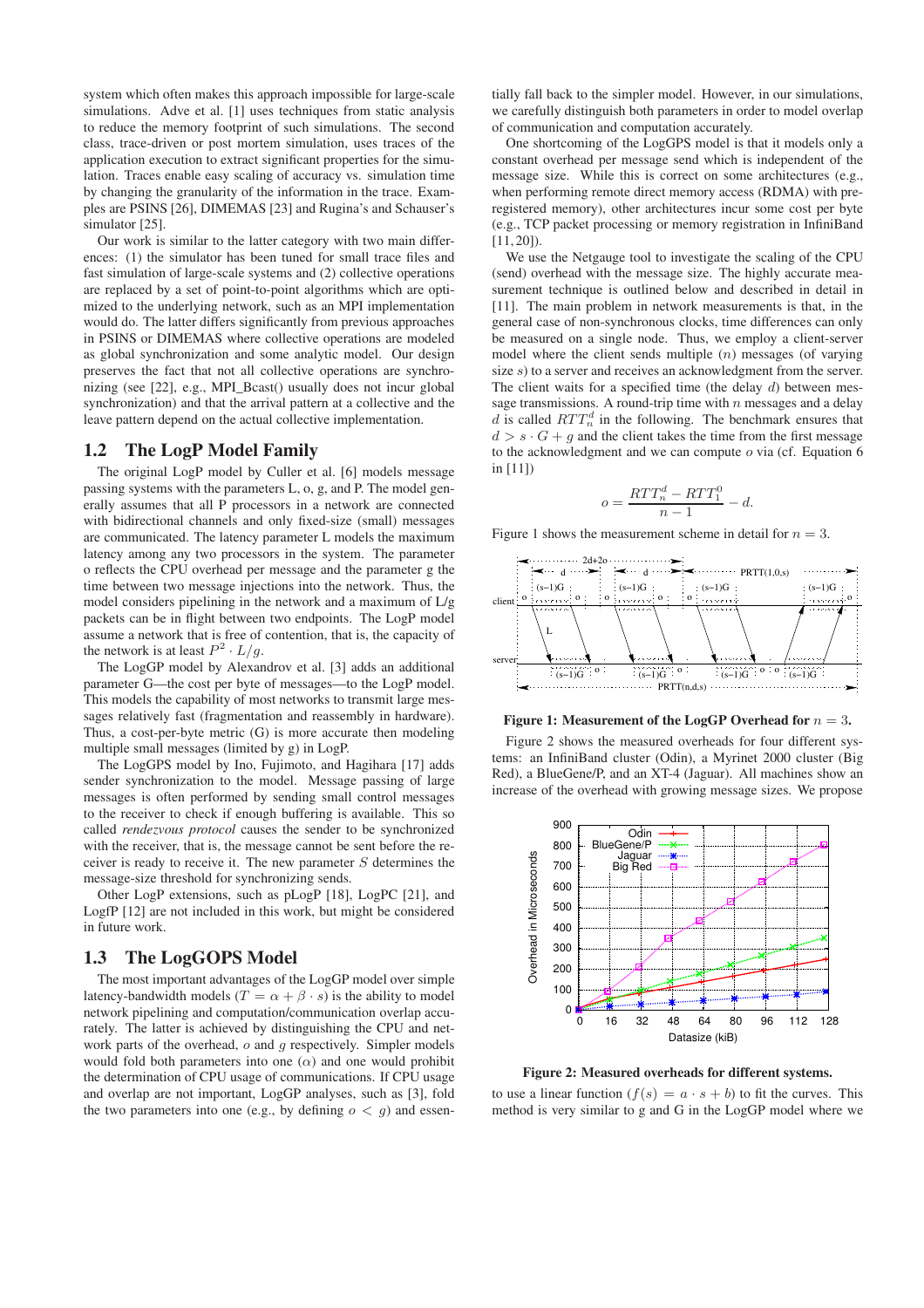would simply replace  $a \to G$  and  $b \to g$ . Following the LogGP model, we introduce the new parameter  $O$  in order to model the *overhead per byte*, replacing  $a \rightarrow O$  and  $b \rightarrow o$  in the fitted linear equation. This resembles the LogGP idea and accurately captures the growing overhead while not adding too much complexity to the LogGPS model. Our measured values for O are 1.4ns, 6.2ns, 2.5ns, and 0.6ns for Odin, Big Red, BlueGene/P, and Jaguar, respectively. The asymptotic standard error of the least squares fit was less than 1% for all systems.

## **2. LARGE-SCALE SIMULATIONS**

Our goal is the simulation of large-scale applications with more than 8 million processes. We mainly focus on the communication part and the LogGOPS model. Computations are simply modeled as delays and communications as send/receive pairs. We chose a dialect of the Group Operation Assembly Language (GOAL) to express all operations. GOAL is a language to define complex synchronous and asynchronous parallel algorithms.

## **2.1 Group Operation Assembly Language**

GOAL, first proposed in [15] to express efficient offload for blocking and nonblocking collective operations, can express arbitrary parallel applications. The computation is expressed as a processlocal task dependency graph with remote dependencies mandated by happens-before relations in message passing systems. GOAL defines three different types of tasks: send, receive, and computation (loclop). Tasks are arranged as a directed acyclic graph, called *schedule*, with dependencies among the tasks as edges. We use a GOAL schedule to represent the computation and communication of a single process. A parallel program with P processes is represented by P GOAL schedules. For example, the following schedule models process 0 that computes for 100 microseconds and then exchanges 10 bytes of data with process 1:

```
rank 0 {
 l1: calc 100 cpu 0
 l2: send 10b to 1 tag 0 cpu 0 nic 0
 l3: recv 10b from 1 tag 0 cpu 0 nic 0
 l2 requires l1
}
```
The values tag, CPU, and NIC are optional (default to 0) and enable the modeling of MPI-like message matching semantics, multi-CPU systems, and multi-NIC systems, respectively.

This textual GOAL representation is converted into a binary GOAL schedule for faster cache-efficient simulation (cf. serialization in  $[15]$ ).

## **2.2 The Simulator Design**

The simulator consists of two main parts: the parser that reads binary GOAL schedules and the simulation core which executes the simulation. One of the main goals was to keep both parts as simple and as fast as possible. The parser exposes all P schedules and manages dependencies and execution order. It returns a list of executable operations and offers an interface to mark operations as executed.

The simulation core is based on a single priority queue (or heap), the *active queue* (AQ). The AQ contains all executable operations of all processes and their earliest start times. As soon as an operation is retrieved from the parser, it will be added to the queue. Each operation in the queue is annotated with an execution time and a process number and the operation that can execute next is returned first. Figure 3 shows the program flow of the core simulation.

#### *MPI Message Matching.*

To simulate full message passing semantics, we add an *unexpected queue* (UQ) and a *receive queue* (RQ) for each process. Messages are matched with MPI semantics, that is, the tuple (tag, source) and the order determine matching. LogGOPSim supports indeterministic messaging (any\_source, any\_tag) as well as eager and rendezvous protocols.

To do this, we add a new operation type *message* (msg) which models messages in flight. To model nonblocking (immediate) messages, we use a special dependency type *immediate requires* (irequires) which can be satisfied when an operation *started* while the normal dependencies are satisfied when an operation *completed*. In MPI terms, an irequires would reflect a dependency on an immediate operation (e.g., isend or irecv) while a requires would be linked to the according wait (or test loop).



**Figure 3: Simulation Core Program Flow.**

The simulator supports multiple execution cores (CPUs) and multiple network cards (NICs). The process-specific simulation variable  $o_p^c$  is set to next time when o can be charged on CPU c at process p. Similarly,  $g_p^n$  indicates the next time when g or G can be charged at NIC  $n$  on process  $p$ . We will shortly discuss the flow for the four operation types (cf. the four top branches in Figure 3) in the following:

(1) If a send (process  $p$ , NIC  $n$ , and CPU  $c$ ) is fetched from the AQ and  $o_p^c$  and  $g_p^n$  are available, then  $o_p^c$  and  $g_p^n$  are increased and a new operation of type message is inserted into the AQ with its time advanced by L and o. Else, if  $o_p^c$  or  $g_p^n$  are not available, the operation is reinserted into the AQ with the earliest execution time  $(\max(o_p^c, g_p^n))$ . Started rendezvous sends satisfy only irequires while *eager* sends activate all dependencies. Requires of rendezvous messages are satisfied when the message completes (see (2)).

(2) If an incoming message (msg) is found and  $o_p^c$  and  $g_p^n$  are available then it is matched against the RQ, received if a matching element is found, and otherwise added to the UQ.

(3) If a new receive operation ( $recv$ ) is found then it is matched against the UQ and immediately satisfied if the message was al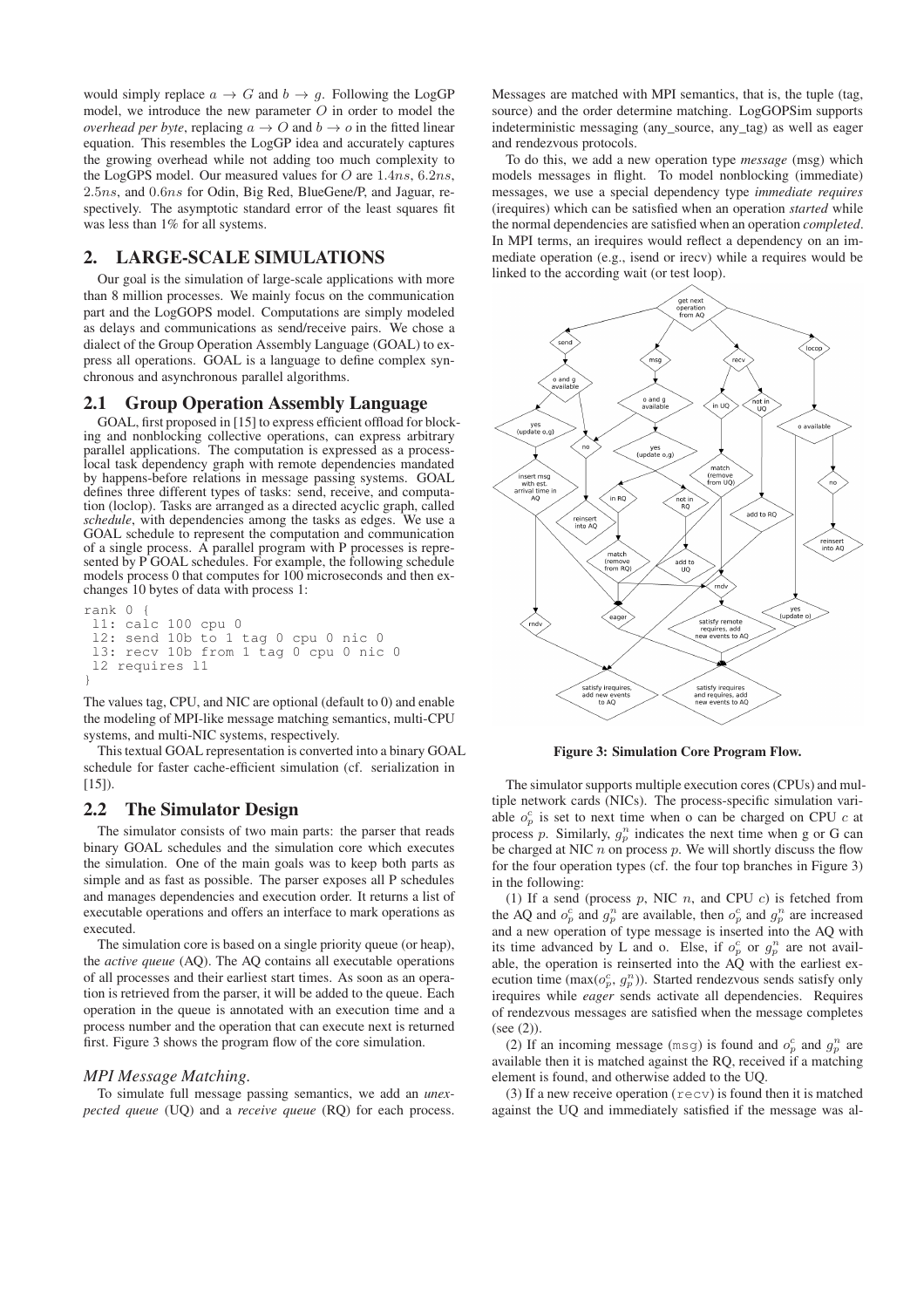ready received, otherwise a new entry is added to the RQ of the process.

(4) A local calculation (loclop) is simply executed if the CPU  $(o_p^c)$  is available and otherwise reinserted into the AQ with the start time of the next available  $o_p^c$ .

This single-queue design allows very fast and accurate LogGPS simulations due to the low complexity of the simulation core.

#### **2.3 Limitations and Assumptions**

As mandated by the LogGOPS model, our simulator ignores congestion in the network and assumes full *effective bisection bandwidth*. We showed in [14] that networks with full bisection bandwidth and static routing (e.g., InfiniBand or Ethernet (folded) Clos topologies) nearly meet this requirement (60-75%). Networks with adaptive routing on (folded) Clos topologies such as Quadrics [24] or Myrinet [7] can deliver the required full effective bisection bandwidth. However, torus-based networks as used in BlueGene/L, BlueGene/P, the Cray XT-4, and XT-5 series might suffer from congestion.

Our simulation scheme makes two assumptions that are not stated in the original LogGPS model: We assume that each message is delayed until  $o$  and  $q$  are available at the receiver. We model each channel as full duplex, that is, g and G are either charged to  $q_{\rm send}$ or  $q_{\text{recv}}$  not both.

Our message-centric simulation approach also ignores effects of input and output (I/O) which can sometimes influence the runtime significantly or even dominate it.

## **3. ANALYTICAL MODELS**

In this section, we compare the results delivered by the simulator with analytical LogGPS models for different communication patterns. This demonstrates the correctness of our LogGPS simulation.

It is important to understand that the times  $o, O$  and  $q, G$  can overlap because some networks can progress messages independently from the CPU once descriptors are posted. This very important mechanism models overlap of communication and computation. On networks which do not allow progression or overlap, one sets  $o = g$  and  $O = G$ .

#### *Linear Scatter.*

The first pattern represents a linear broadcast or scatter where a single process sends a message to a set of other processes. If we define  $sO = (s - 1) \cdot O$  and  $sG = (s - 1) \cdot G$ , then the LogGPS prediction for this communication is (for  $s < S$ ):

$$
T_{scat} = 2o + L + \max\{(P-2)o + (P-1)sO),
$$
  
(P-2)g + (P-1)sG}. (1)

The max-term satisfies the LogGOP property that CPU and network work independently (communication/computation overlap). For  $s > S$ , we have to add another  $(P - 1) \cdot L$  to account for the synchronization costs for each message.

Figure 4 shows the simulation output visualization for a linear broadcast/scatter communication with  $L = 2.5 \mu s$ ,  $o = 1.5 \mu s$ ,  $q =$  $4\mu s$ ,  $G = 6ns$ ,  $O = 8ns$ ,  $P = 8$ ,  $S = 65, 535$ , and  $s = 1,024$ . We verified the results against equation 1 for different parameters and larger P and found that the simulator works accurately.

#### *Linear Gather.*

The second pattern that we investigate is a linear gather pattern where each process sends data to a designated root. This pattern causes congestion at the root process and serializes all incoming



**Figure 4: Linear Broadcast/Scatter Pattern.**

data. The LogGPS model for  $s < S$  for the linear scatter pattern is

$$
T_{gat} = 2o + L + \max\{(P-2)o + (P-1)sO), (2)
$$
  
(P-2)g + (P-1)sG}, such that  

$$
T_{gat} = T_{scat}.
$$

Figure 5 shows the simulator output for the Gather pattern with the same parameters as for the scatter pattern. We also verified the results for different sets of parameters.



**Figure 5: Linear Gather Pattern.**

#### *Binomial Tree Broadcast.*

Tree patterns are a very important communication structure and are often used to implement broadcast or scatter operations. One particularly important pattern is the binomial tree. The runtime in the LogGPS model for  $s < S$  is

$$
T_{bino} = (2o + L + \max\{sO, sG\})[\log_2 P].
$$
 (3)

Figure 6 shows the simulation output for the binomial tree pattern with same parameters as before but  $s = 1$  to improve its readability. We also verified this pattern extensively with different input parameters.



**Figure 6: Binomial Tree Pattern.**

#### *Dissemination Pattern.*

The last example pattern, the dissemination pattern, is often used for all-to-all data exchanges, barriers, or allreduce collective oper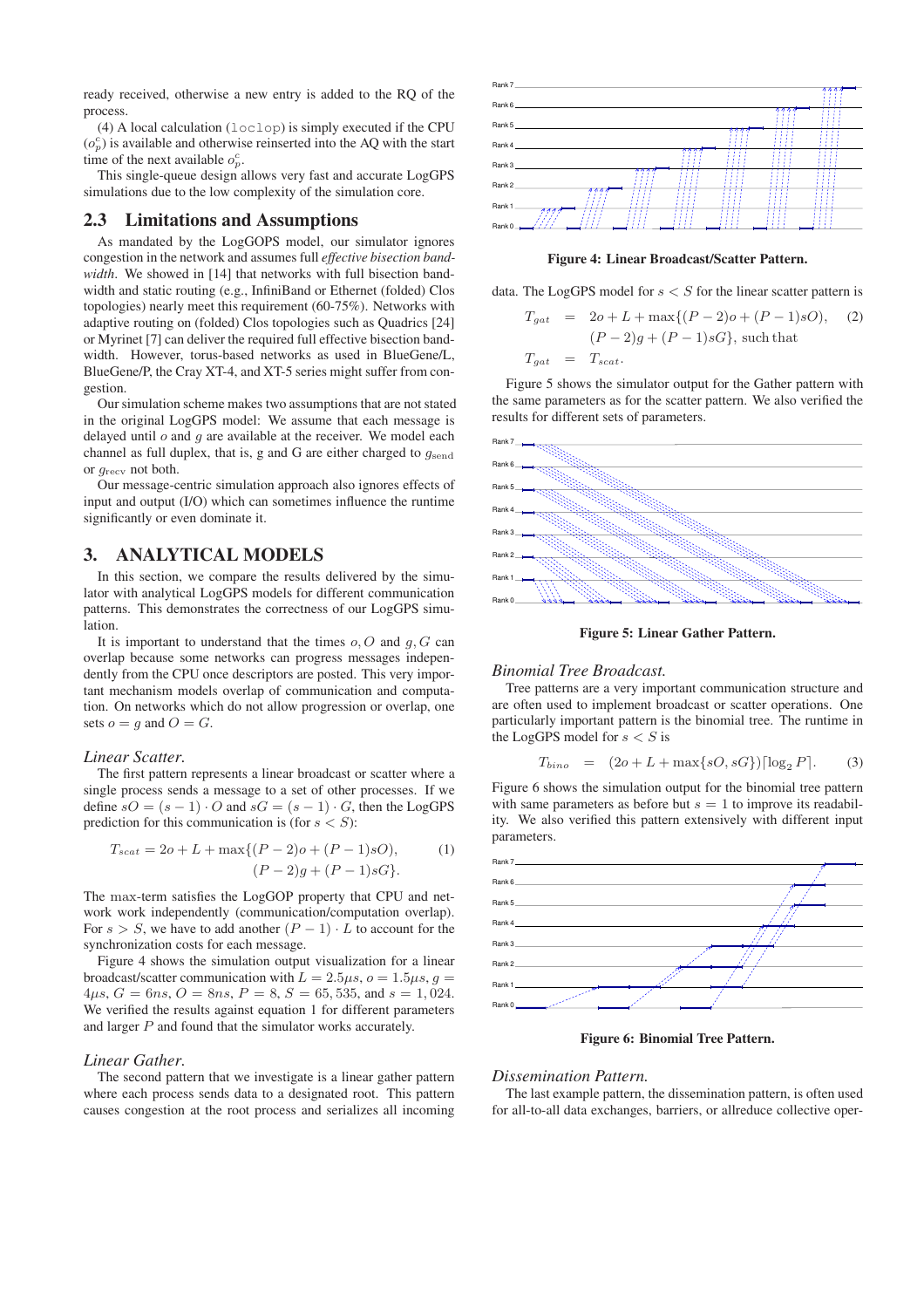ations. The pattern has, like the binomial tree,  $\lceil \log_2 P \rceil$  communication rounds. However, now, each process sends and receives each round from processes at exponentially growing distance. If we now assume that  $o$  is charged after the message arrived (e.g., a buffer copy), then each incoming message has to wait until the send finished and o has been charged. Thus, all processes complete at the same time after being delayed by this waiting time  $(\delta)$  each round:

$$
\delta = \begin{cases} (s-1)O - L : (s-1)O - L > 0 \\ 0 : \text{otherwise.} \end{cases}
$$
 (4)

$$
T_{diss} = (\delta + 2o + L + \max\{sO, sG\})[\log_2 P] \quad (5)
$$

Figure 7 shows the simulation visualization for  $s = 1$  and the previous parameters.



**Figure 7: Dissemination Pattern.**

We used the patterns explained above and many other test- and collective operation patterns (please refer to the source-code for a comprehensive list) to verify the correctness of the simulator.

#### **4. EXPERIMENTAL EVALUATION**

In the following, we discuss the absolute performance and the limitations of LogGOPSim. We begin the discussion with analyzing single collective operations at large scale and then show two application examples. With this, we want to compare the LogGOPS model with real-world settings. We see that simulations are reflecting real-world systems well despite fundamental restrictions in the model. However, our main emphasis lies in accurate LogGOPS simulations which allow us to make asymptotic statements about the scalability of applications in congestion-free networks rather than detailed system simulations.

#### **4.1 Collective Operations at Large Scale**

In this section, we analyze the accuracy and the performance of LogGOPSim for simple collective patterns at large scale. We chose two clusters, Odin and Big Red clusters as evaluation platforms to compare our simulations to real benchmarks. Odin consists of 2 GHz Opteron quad core InfiniBand (SDR) nodes with LogGOPS parameters: L=5.3 $\mu$ s, o=2.3 $\mu$ s, g=2 $\mu$ s, G=2.5 $ns$ , O=1 $ns$ , and S=32,768 bytes. Big Red consists of quad-core PPC 970 nodes connected with Myrinet 2000 with LogGOPS parameters:  $L=2.9\mu s$ ,  $o=2.4\mu s$ , g=1.7 $\mu s$ , G=5 $ns$ , O=2 $ns$ , and S=32,768 bytes. We used Netgauge's LogGP [11] pattern to measure the parameters.

## *4.1.1 Simulation Accuracy*

LogGOPSim offers different implementations for collective operations. We use broadcast based on binary and binomial trees as an example for this work. We used NBCBench [13] to accurately measure the execution time of single collective operations (to avoid pipelining, see [13]) and LogGOPSim to simulate the communication pattern. Figure 8 shows the prediction and the benchmark



**Figure 8: Prediction and Measurement Results for 1 Byte Broadcasts.**

results for 1 byte messages on Odin. The lines indicate the simulation results and the dots the measurements. The average error for the prediction is less than 1% for both discussed systems and algorithms. We note, that small messages over InfiniBand (Odin) are not modeled well by LogGP (see the discussions about the LogfP model for InfiniBand in [12]) which makes the prediction of binomial tree algorithms with a large fan-out at the root inaccurate and leads to higher prediction errors. Myrinet does not exhibit such a behavior and also shows an error of less than 1% with binomial trees.

Figure 9 shows simulation results for a binomial broadcast of 128 kiB data (using the rendezvous protocol). The simulation un-



#### **Figure 9: Prediction and Measurement Results for 128 kiB Broadcasts.**

derestimates the runtime over InfiniBand slightly (less than 16% at 128 processes). This is due to congestion in the real-world network which is ignored in the LogGOPS model.

#### *4.1.2 Simulation Performance and Limits*

We test the scalability of our simulation on a 1.15 GHz Opteron workstation with 13 GiB available memory. Figure 10 shows the simulation runtime of 1,024 to 8 million processes executing a single binomial broadcast or a single allreduce operation implemented with the dissemination algorithm [9]. We exclude the (expensive) costs to generate the GOAL schedule and transform it into the binary representation because binary schedules can be used for multiple simulations with different parameters to offset the generation costs. The diagram shows that the simulation time grows linearly with the number of messages. The binomial tree broad-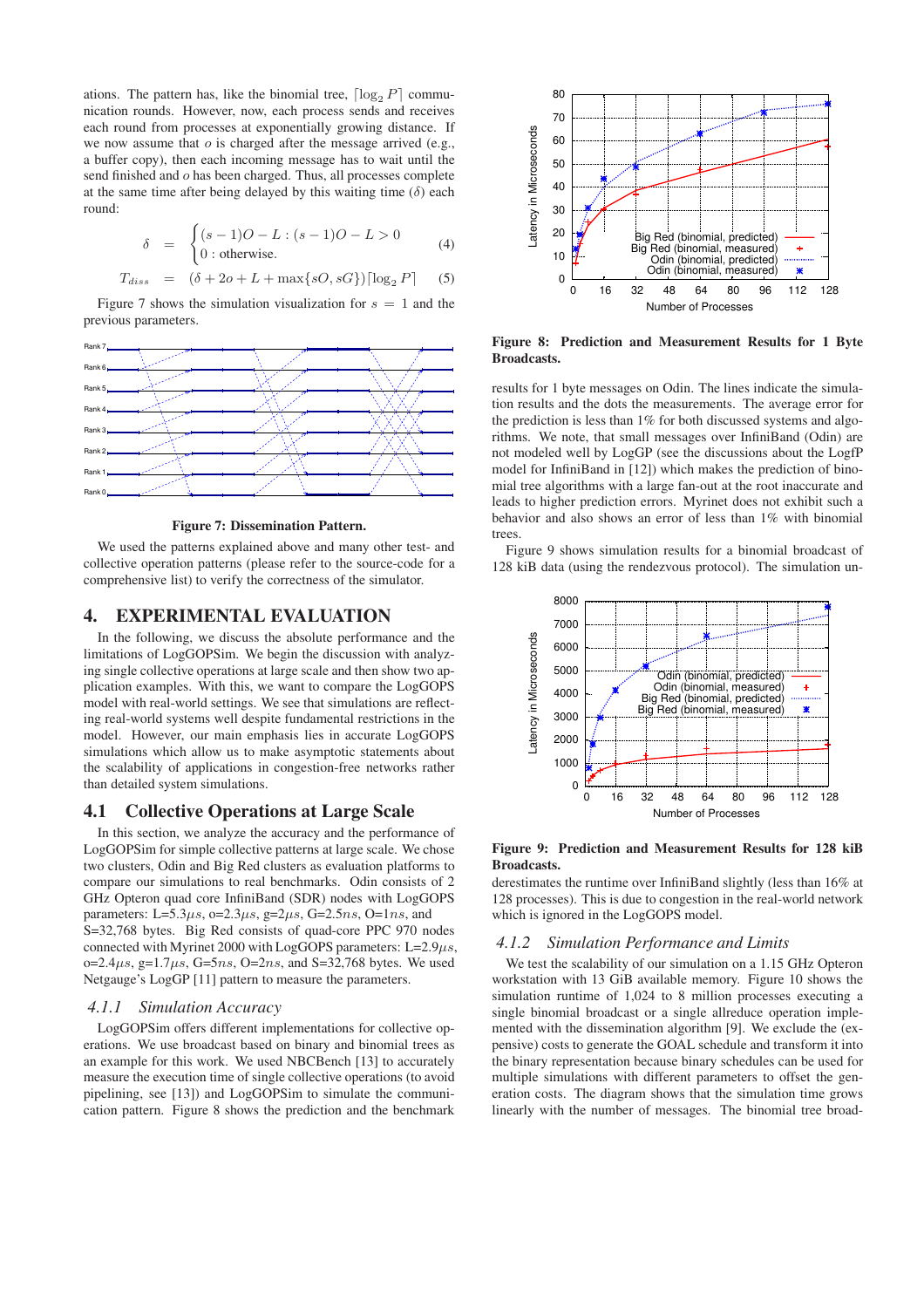

**Figure 10: Simulation times.**

cast sends  $\Theta(P)$  messages while the dissemination algorithm needs  $\Theta(P \log P)$  messages. The main limitation in the simulations is the memory consumption which increases linearly with the number of messages. In order to allow large-scale simulations, LogGOPSim enables an efficient out-of-core simulation mechanism by mapping the binary schedule into main memory (mmap) and can thus process schedules that are much larger than main memory (using the OS's paging mechanism). The simulation time is independent of the message size or the duration of local operations.

#### **4.2 Application Simulations**

To verify our simulator, we use the ASC application Sweep3D [19] version 2.2d which is frequently used to verify application simulations [1,5] and the MIMD Lattice Computation (MILC) su3\_rmd benchmark [8] version 7.6.2.

**Sweep3D** solves a neutron transport problem on a 3D Cartesian geometry. The domain is represented by a rectangular IJK grid where each IJ plane is decomposed in one dimension and distributed. The K dimension is used for pipelining. The problem is solved in two nested iterative loops until convergence. Our weakscaling runs showed between 6.45% and 13.4% communication overhead, mainly caused by point-to-point communication and various collective operations (4 broadcast, 3 barrier, 28 allreduce).

**MILC** is used to study quantum chromodynamics, the theory of strong interactions of subatomic physics, such as used in high energy and nuclear physics. MILC consists of a multiple codes for specific tasks. We used the "medium" NERSC MILC benchmark for the su3\_rmd code. We varied the grid size for weak scaling from 16x16x16x16 on 16 processes to 32x32x32x16 on 128 processes keeping the grid as square as possible. MILC's communication overheads varied between 14.5% with 16 processes and 18.3% with 128 processes.

#### *4.2.1 MPI Tracing Overhead*

Our tracing library intercepts all MPI calls at the MPI profiling layer. Each wrapper call writes the absolute start and end time and full parameter list of the called function to a memory buffer. The buffer is flushed to disk by an asynchronous thread when it reaches a threshold. We left one core idle to run the writer thread and hide the disk I/O. With this technique, we achieved a profiling overhead of less than 0.1% for all runs.

#### *4.2.2 Application Simulation Accuracy*

We compared the runtime of Sweep3D with the simulation of the trace with the actual LogGPS parameters on Odin. Figure 11 shows the benchmarked runtime (dots) and the simulation results (lines). The average simulation error was below 2% in all experiments.



**Figure 11: Sweep3D Simulation Results.**

The runtime of MILC was also predicted accurately. Figure 12 shows the benchmark and simulation results for MILC on Odin.



**Figure 12: MILC/su3\_rmd Simulation Results.**

#### *4.2.3 Extrapolating Application Traces*

Our simulation tool chain also allows simple trace extrapolation to larger communicator sizes. The scheme simply copies point-topoint messages and renames source and target accordingly. Collective operations can be extrapolated accurately by simulating the collective algorithm at a larger scale, see Section 4.1.1. Figure 13 shows an example where a trace with two ranks and communications: allreduce, rank 0 sends to rank 1, allreduce, is extrapolated to 8 ranks. The horizontal lines show the time axis for each process and the vertical lines show messages. The point-to-point communication (solid lines in Figure 13) is copied while the two (dissemination) allreduce algorithms (dashed lines in Figure 13) are extrapolated without error. We note that this approach ignores application load imbalance and system effects (OS noise) which might become important at larger scale.

To test the accuracy of the extrapolation, we used a Sweep3D trace with 20 processes and extrapolated it to 40, 80, 100, and 120 processes. The extrapolation error (difference between benchmarked and extrapolated trace) was between 1.7% and 7.4%. A more detailed analysis shows that Sweep3D increases the number of point-to-point messages and their sizes with larger process counts (growing surface-to-volume ratio in our weak-scaling simulation). This effect is not modeled in our simple extrapolation, thus the extrapolation underestimates communication in Sweep3D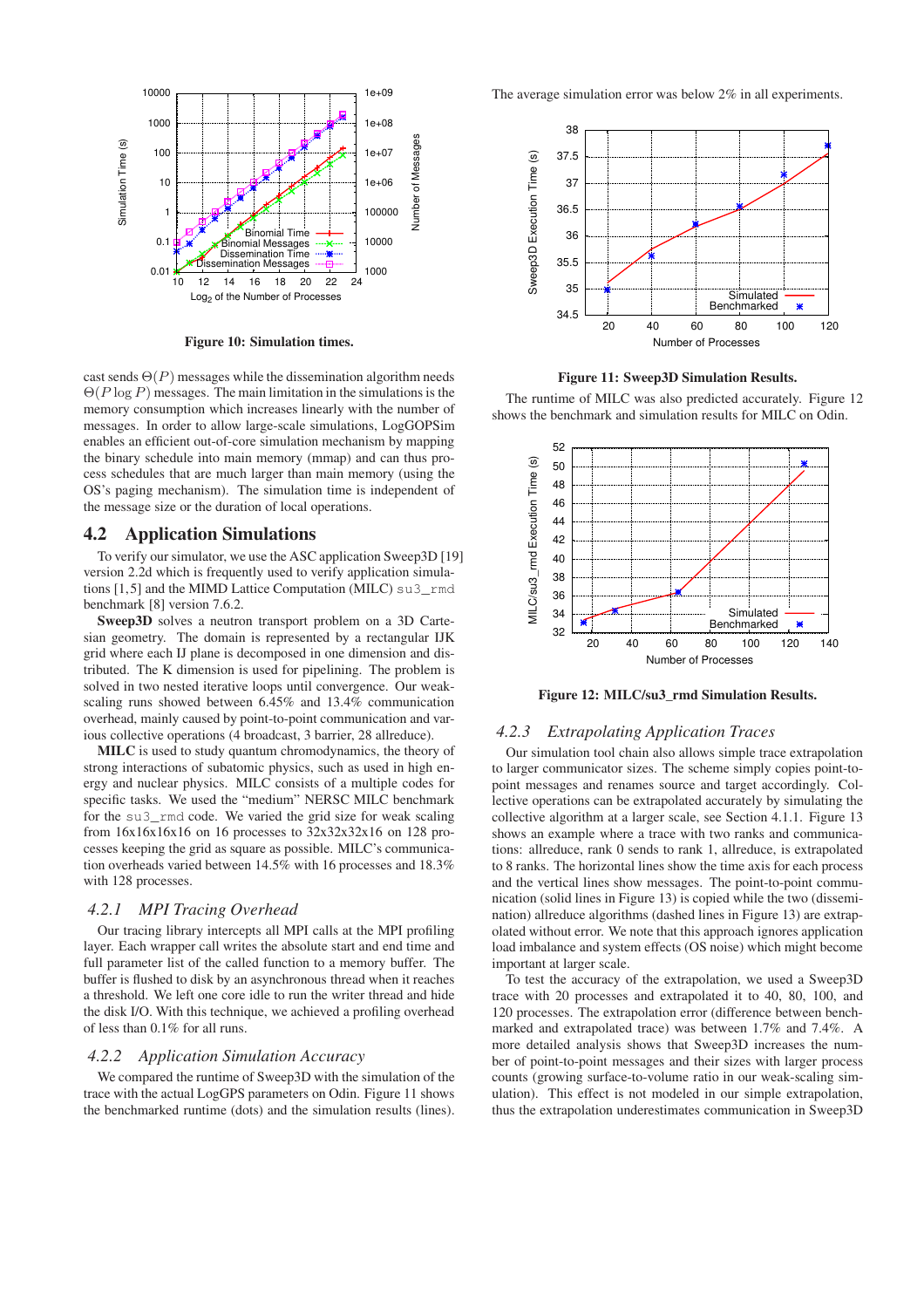

**Figure 13: Schedule Extrapolation Example.**

at scale. Another factor is that congestion might play a bigger role at scale but this is a problem in the abstract LogGOPS model, not the simulator.

The authors are aware that more accurate extrapolation and application evaluation schemes, such as used in BigSim, exist. However, such schemes often have different limits (memory consumption and runtime) and our simple trace extrapolation which accurately extrapolates collective operations and gives an estimation about point-to-point communication is a useful first approximation to the general problem of extrapolation.

#### *4.2.4 Application Simulation Performance*

The simulation performance of Sweep3D is shown in Figure 14. Simulating a benchmark running for 37.7 seconds with 120 pro-





cesses on Odin takes 8.2 seconds (a simulation speedup of 552). As discussed before, the simulation time depends mostly on the number of simulated events (messages and locops) and our test-system processed 1,009,152 events/second.

We extrapolated the run with 40 processes (0.4 million messages) to up to 28,000 processes (313 million messages). The execution time scales linearly with the number of messages up to 4,000 processes. Beginning from 8,000 simulated processes, the schedule exhausts the memory and the simulator works out-of-core (on local disk) which leads to the slowdown shown in Figure 14.

The simulated execution times indicate that Sweep3D and MILC scale well. However, we note that this is a lower bound because the extrapolation does not account for load imbalance and system effects (e.g., OS noise).

## **5. EXPLORATION OPPORTUNITIES**

Our simulation offers now different avenues for exploring the behavior of parallel algorithms and applications with different Log-GOPS parameters. One could investigate the isolated application's sensitivity to latency by varying  $L$ , to bandwidth by varying  $G$  (setting  $\hat{O} = 0$ ), or to message injection rate by varying q (setting  $o = 0$ ). Another interesting test would be the application's potential to overlap communication and computation by setting  $O = 0$ and  $o = 0$  (ideal overlap) or  $O = 0$  and  $o$  small (offloaded RDMA).

We analyzed the influence of four different changes to network parameters on the execution time for MILC and Sweep3D. We set  $O = 0$  to model ideal RDMA overlap,  $O = G$  to model no overlap,  $G = 30$  to model a ten-times lower bandwidth and  $L = 53000$  for a ten-times higher latency.



**Figure 15: Influence of network parameters on MILC.**

Figure 15 shows the influence of our changed parameters to MILC. We see that better RDMA overlap makes nearly no difference while no overlap reduces the performance slightly about 3%. This shows that the overlap capabilities (available computation during communication) seem to be exhausted with the current parameters. An increased latency has also nearly no effect on MILC indicating that the communication is bandwidth-bound. Decreasing the bandwidth causes indeed a significant slowdown of over 100% which supports the assumption that our traced MILC run is bandwidth bound.



**Figure 16: Influence of network parameters on Sweep3D.**

Figure 16 shows the influence of the changed parameters to Sweep3D. The effect of overlap in the network is also marginal. Latency has nearly no impact while a ten-fold bandwidth-reduction slows the application by approximately 13%.